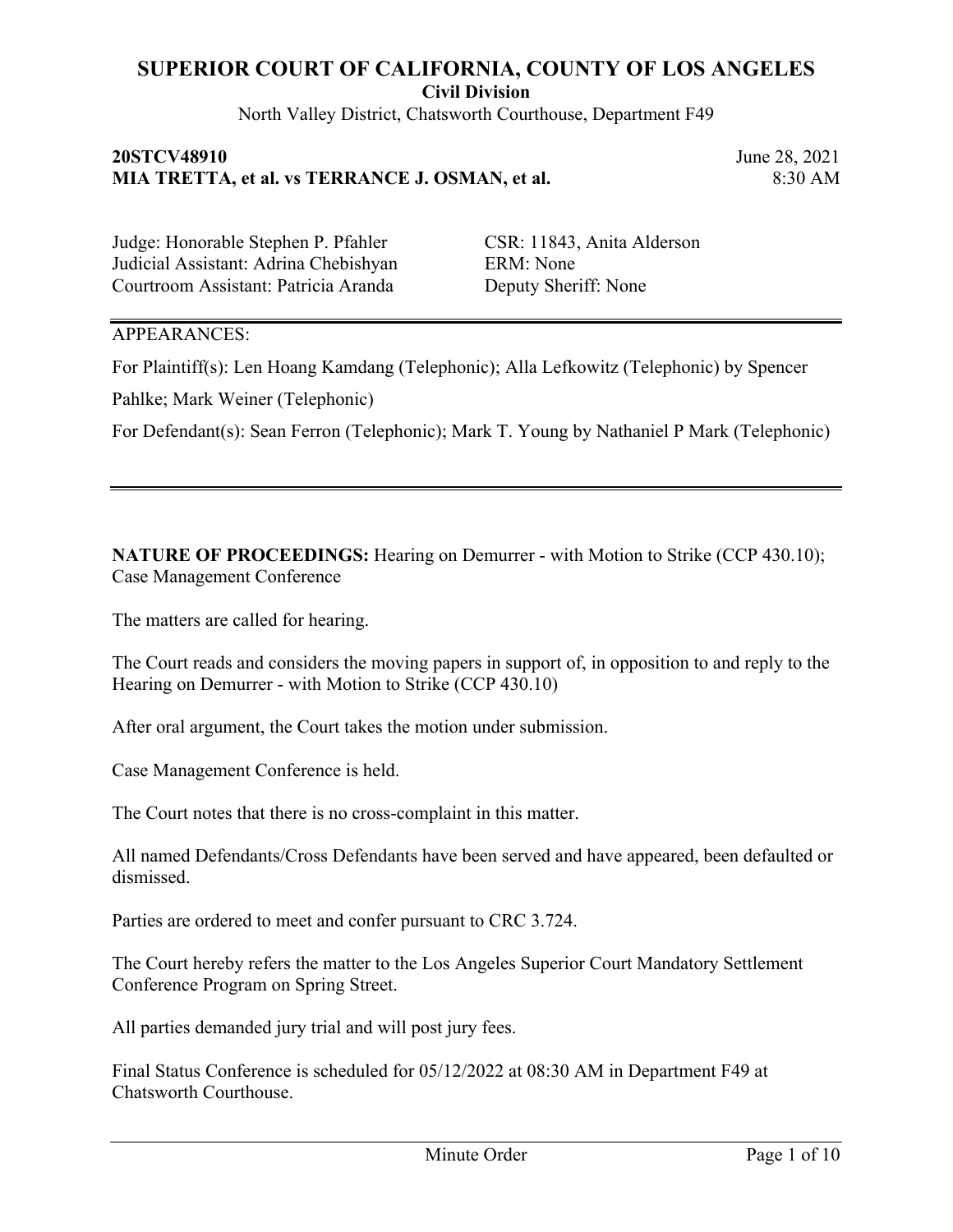North Valley District, Chatsworth Courthouse, Department F49

### **20STCV48910** June 28, 2021 **MIA TRETTA, et al. vs TERRANCE J. OSMAN, et al.** 8:30 AM

Judge: Honorable Stephen P. Pfahler CSR: 11843, Anita Alderson Judicial Assistant: Adrina Chebishyan ERM: None Courtroom Assistant: Patricia Aranda Deputy Sheriff: None

Jury Trial (10 days) is scheduled for 05/23/2022 at 08:30 AM in Department F49 at Chatsworth Courthouse.

Order to Show Cause Re: Referral to Long Cause Court is scheduled for 04/20/2022 at 08:30 AM in Department F49 at Chatsworth Courthouse.

All documents regarding OSC Re Referral to Long Cause Trial Court are due on 04/10/2022 in Department F49.

Notice is waived as to the Case Management Conference.

#### LATER:

The Court adopts its tentative ruling as its final ruling as follows:

#### RULING

Demurrer: Overruled.

Defendant Terrance Osman dba 1911 Builders submits the subject demurrer on grounds of immunity from civil suit for criminal use of a firearm. Defendant cites to the Protection of Lawful Commerce in Arms Act (PLCAA). Defendant specifically contends no exception applies. Defendant additionally contends that the complaint fails to allege any statutory violation under the federal Gun Control Act, as Defendant never sold "completed firearms."

Plaintiff in opposition challenges the applicability of the PLCAA on grounds that PLCAA only applies to firearms dealers with a Federal Firearms License (FFL), and defendant was unlicensed at the time of the sale. Even if the PLCAA applied, Plaintiff alleges exceptions apply, including negligent entrustment. Plaintiff additionally disputes the disclaimer of applicability to the federal Gun Control Act, and contends the sale of the components without serial numbers or conducting a background check constitutes a violation of said act.

Defendant in reply continues to challenge the characterization of the components sold constitute a "firearm" under federal statute. Even if the sale constituted a transaction within the PLCAA, and assuming the shooting constitutes a third party criminal act, Plaintiff is limited to a negligent entrustment cause of action.

A demurrer is an objection to a pleading, the grounds for which are apparent from either the face of the complaint or a matter of which the court may take judicial notice. (Code Civ. Proc., § 430.30, subd. (a); see also Blank v. Kirwan (1985) 39 Cal.3d 311, 318.) The purpose of a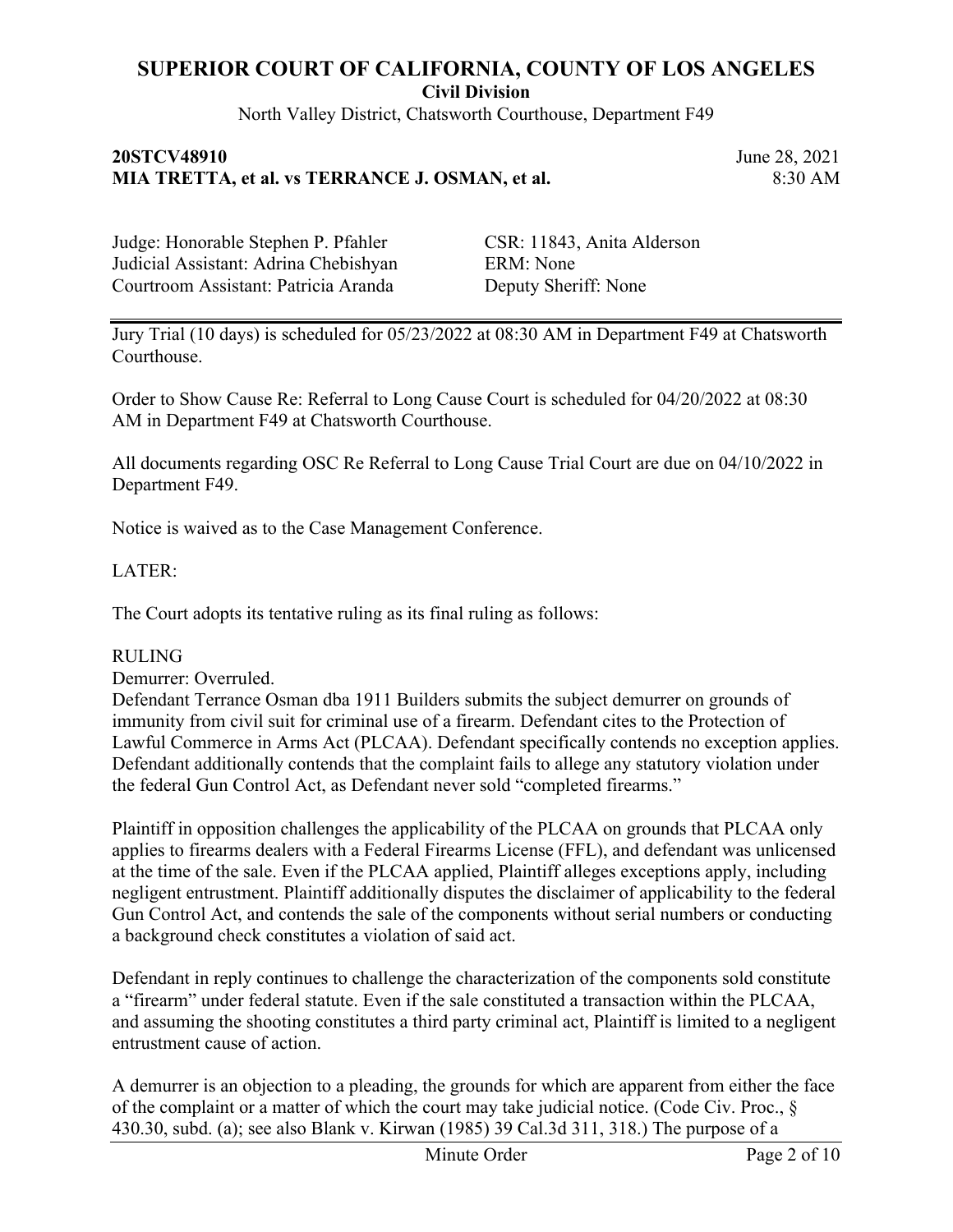North Valley District, Chatsworth Courthouse, Department F49

### **20STCV48910** June 28, 2021 **MIA TRETTA, et al. vs TERRANCE J. OSMAN, et al.** 8:30 AM

Judge: Honorable Stephen P. Pfahler CSR: 11843, Anita Alderson Judicial Assistant: Adrina Chebishyan ERM: None Courtroom Assistant: Patricia Aranda Deputy Sheriff: None

demurrer is to challenge the sufficiency of a pleading "by raising questions of law." (Postley v. Harvey (1984) 153 Cal.App.3d 280, 286.) "In the construction of a pleading, for the purpose of determining its effect, its allegations must be liberally construed, with a view to substantial justice between the parties." (Code Civ. Proc., § 452.) The court " ' "treat[s] the demurrer as admitting all material facts properly pleaded, but not contentions, deductions or conclusions of fact or law . . . ." " " (Berkley v. Dowds (2007) 152 Cal.App.4th 518, 525.) In applying these standards, the court liberally construes the complaint to determine whether a cause of action has been stated. (Picton v. Anderson Union High School Dist. (1996) 50 Cal.App.4th 726, 733.)

### PLCAA

"Ordinarily '[t]he proper analysis for determining the applicability of the PLCAA is two-fold,' requiring first a determination whether the lawsuit in question is a '"qualified civil liability action"' and second an analysis whether, if it is, 'any of the PLCAA's six exceptions to this definition apply.'" (Chavez v. Glock, Inc. (2012) 207 Cal.App.4th 1283, 1316–1317.) The qualification for a lawsuit is addressed as follows:

(4) Qualified product

The term "qualified product" means a firearm … or a component part of a firearm … that has been shipped or transported in interstate or foreign commerce.

(5) Qualified civil liability action

(A) In general

…

The term "qualified civil liability action" means a civil action … brought by any person against a manufacturer or seller of a qualified product … for damages, punitive damages, injunctive or declaratory relief, abatement, restitution, fines, or penalties, or other relief, resulting from the criminal or unlawful misuse of a qualified product by the person or a third party, but shall not include—

(ii) an action brought against a seller for negligent entrustment or negligence per se;

(iii) an action in which a manufacturer or seller of a qualified product knowingly violated a State or Federal statute applicable to the sale or marketing of the product, and the violation was a proximate cause of the harm for which relief is sought, including--

(I) any case in which the manufacturer or seller knowingly made any false entry in, or failed to make appropriate entry in, any record required to be kept under Federal or State law with respect to the qualified product, or aided, abetted, or conspired with any person in making any false or fictitious oral or written statement with respect to any fact material to the lawfulness of the sale or other disposition of a qualified product; or

… (v) an action for death, physical injuries or property damage resulting directly from a defect in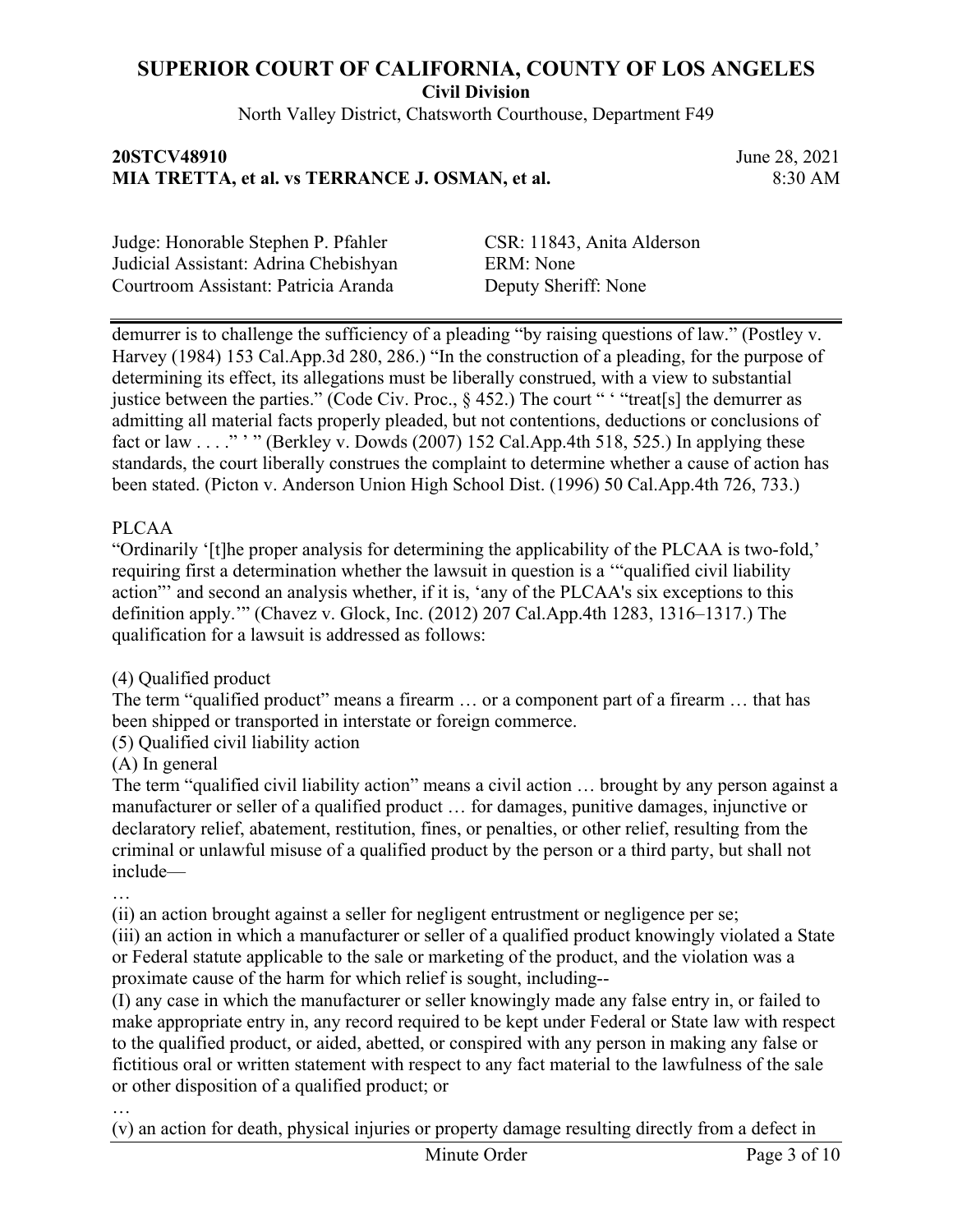North Valley District, Chatsworth Courthouse, Department F49

### **20STCV48910** June 28, 2021 **MIA TRETTA, et al. vs TERRANCE J. OSMAN, et al.** 8:30 AM

| Judge: Honorable Stephen P. Pfahler   |
|---------------------------------------|
| Judicial Assistant: Adrina Chebishyan |
| Courtroom Assistant: Patricia Aranda  |

CSR: 11843, Anita Alderson ERM: None Deputy Sheriff: None

design or manufacture of the product, when used as intended or in a reasonably foreseeable manner, except that where the discharge of the product was caused by a volitional act that constituted a criminal offense, then such act shall be considered the sole proximate cause of any resulting death, personal injuries or property damage; or

…

#### (B) Negligent entrustment

As used in subparagraph (A)(ii), the term 'negligent entrustment' means the supplying of a qualified product by a seller for use by another person when the seller knows, or reasonably should know, the person to whom the product is supplied is likely to, and does, use the product in a manner involving unreasonable risk of physical injury to the person or others.

#### (C) Rule of construction

The exceptions enumerated under clauses (i) through (v) of subparagraph (A) shall be construed so as not to be in conflict, and no provision of this chapter shall be construed to create a public or private cause of action or remedy.

(D) Minor child exception

Nothing in this chapter shall be construed to limit the right of a person under 17 years of age to recover damages authorized under Federal or State law in a civil action that meets 1 of the requirements under clauses (i) through (v) of subparagraph (A).

(6) Seller

…

The term "seller" means, with respect to a qualified product--

(A) an importer (as defined in section 921(a)(9) of Title 18) who is engaged in the business as such an importer in interstate or foreign commerce and who is licensed to engage in business as such an importer under chapter 44 of Title 18;

(B) a dealer (as defined in section 921(a)(11) of Title 18) who is engaged in the business as such a dealer in interstate or foreign commerce and who is licensed to engage in business as such a dealer under chapter 44 of Title 18; or

### (9) Unlawful misuse

The term "unlawful misuse" means conduct that violates a statute, ordinance, or regulation as it relates to the use of a qualified product.

15 U.S.C.A. § 7903

Plaintiff challenges the applicability of the PLCAA. Section 7903(B)(6) requires the "seller" conduct business with a license under the identified regulatory sections.

The term 'dealer' means (A) any person engaged in the business of selling firearms at wholesale or retail, (B) any person engaged in the business of repairing firearms or of making or fitting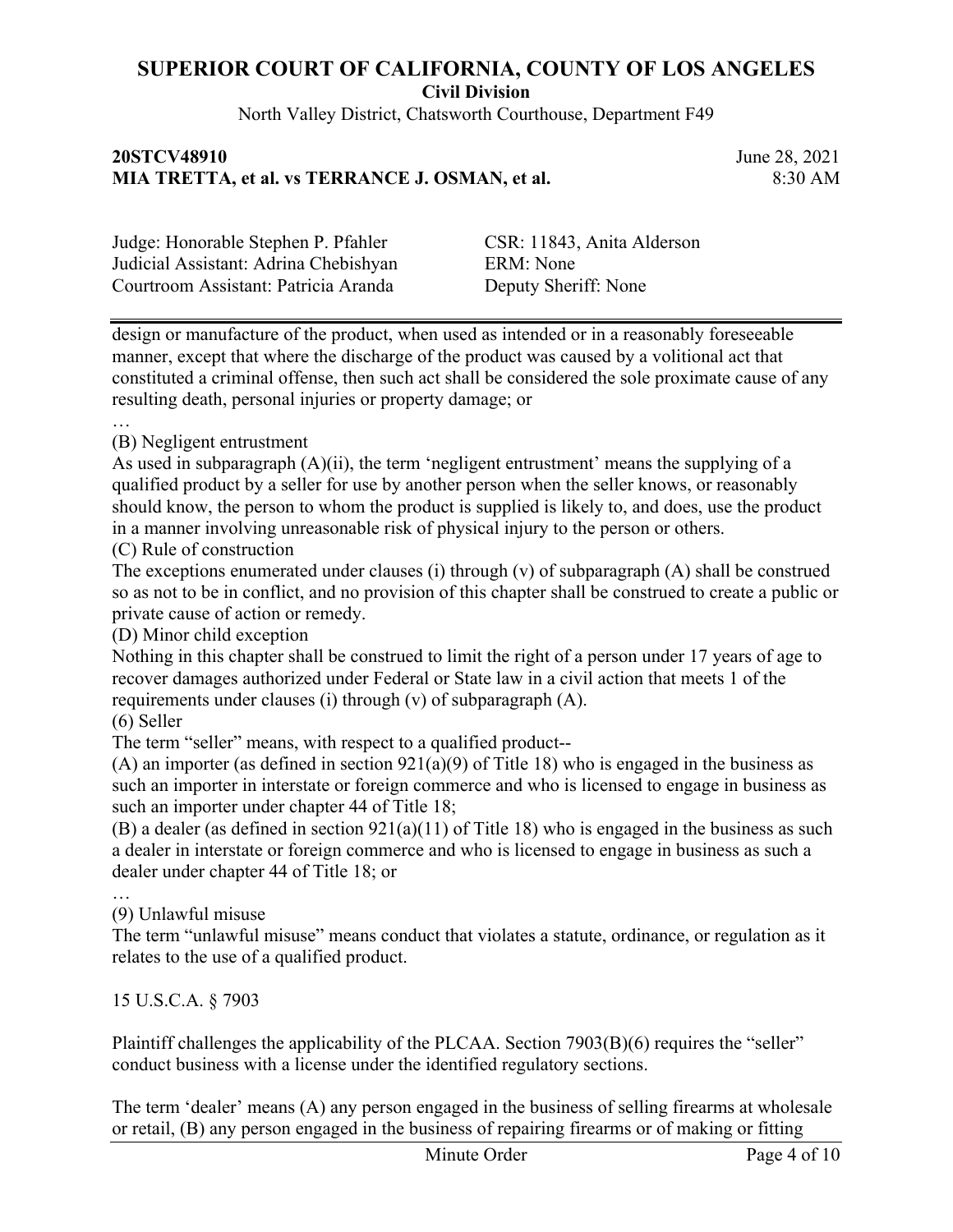North Valley District, Chatsworth Courthouse, Department F49

### **20STCV48910** June 28, 2021 **MIA TRETTA, et al. vs TERRANCE J. OSMAN, et al.** 8:30 AM

Judge: Honorable Stephen P. Pfahler CSR: 11843, Anita Alderson Judicial Assistant: Adrina Chebishyan ERM: None Courtroom Assistant: Patricia Aranda Deputy Sheriff: None

special barrels, stocks, or trigger mechanisms to firearms, or (C) any person who is a pawnbroker. The term 'licensed dealer' means any dealer who is licensed under the provisions of this chapter.

### 18 U.S.C.A. § 921(a)(11)

The complaint alleges the sale of a firearm or components, which both qualify for applicability of the PLCAA. Nevertheless, the complaint specifically alleges Defendant was not a licensed firearms "dealer" within the meaning of the statute. [Comp., ¶ 14.] The court declines to consider any arguments regarding the represented status of Defendant as a licensed dealer for purposes of the subject demurer. (Code Civ. Proc., § 430.30, subd. (a).) Therefore, for purposes of the subject demurrer, the complaint alleges a basis for the lack of preemption under the PLCAA.

#### Federal Gun Control Act

The federal Gun Control Act states in part, "It shall be unlawful—for any person—except a licensed importer, licensed manufacturer, or licensed dealer, to engage in the business of importing, manufacturing, or dealing in firearms, or in the course of such business to ship, transport, or receive any firearm in interstate or foreign commerce; or" (18 U.S.C.A. § 922(a)(1)(A).) Said licensed party "shall not transfer a firearm to any other person who is not licensed under this chapter…" before the completion of a criminal background check. (18 U.S.C.A. § 922(t)(1)(A).) Federal law also requires the provision of serial numbers on firearms. (26 U.S.C.A. § 5842; 27 C.F.R. § 478.124; 27 C.F.R. § 478.125.)

The plain language of the statute requires a license for the seller of a firearm in compliance with 18 U.S.C.A. § 921, et seq. A determination of a violation depends on the definition of a firearm. "The term 'firearm' means (A) any weapon (including a starter gun) which will or is designed to or may readily be converted to expel a projectile by the action of an explosive; (B) the frame or receiver of any such weapon; (C) any firearm muffler or firearm silencer; or (D) any destructive device." (18 U.S.C.A. § 921(a)(3).)

Defendant relies on a citation to the Department of Justice, Bureau of Alcohol, Tobacco, Firearms and Explosives web-site allegedly advising viewers that components as sold by Defendant—"where the fire control cavity area is completely solid and unmachined"—excludes classification of the sold components as a "firearm." Defendant therefore concludes that Plaintiff cannot allege claims based on the federal Gun Control Act.

The court declines to consider any extrinsic evidence or inference regarding alleged definitions provided on the Department of Justice, Bureau of Alcohol, Tobacco, Firearms and Explosives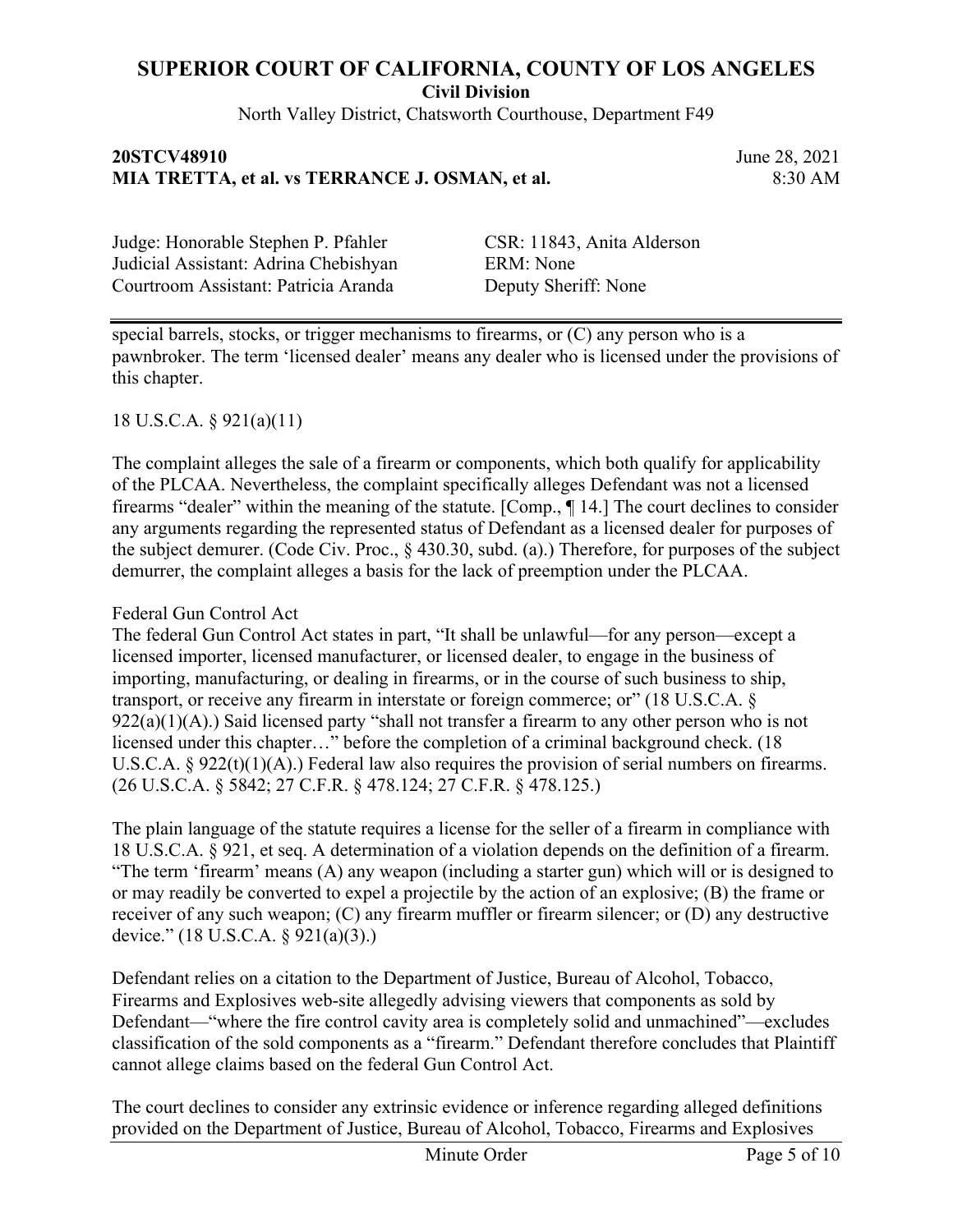North Valley District, Chatsworth Courthouse, Department F49

### **20STCV48910** June 28, 2021 **MIA TRETTA, et al. vs TERRANCE J. OSMAN, et al.** 8:30 AM

Judge: Honorable Stephen P. Pfahler CSR: 11843, Anita Alderson Judicial Assistant: Adrina Chebishyan ERM: None Courtroom Assistant: Patricia Aranda Deputy Sheriff: None

website for purposes of the subject demurrer. (Code Civ. Proc.,  $\frac{6}{5}$  430.30, subd. (a).) Plaintiff alleges the sale of a firearm by an unlicensed seller. [Comp., ¶ 14.] The plain language of the statute defines a firearm as a component that "may readily be converted to expel a projectile by the action of an explosive" or "the frame or receiver of any such weapon." (18 U.S.C.A. §  $921(a)(3)$ .) The gun as described, fits the statute definition for a firearm, as either a "starter gun" to be converted into a fully operational gun, or a frame. [Comp., ¶ 14.] Plaintiff additionally and specifically alleges the sale of "kits" requiring "only 4 operations" to utilize a "fully functioning firearm." [Comp., ¶ 43.]

The violation of the Gun Control Act occurred due to the failure of defendant to conduct a background check in order to determine whether the buyer was qualified, and the provision of the firearm without a serial number. [Comp., ¶¶ 44-46.] The complaint therefore properly alleges a statutory violation arising from the sale of a firearm.

The court acknowledges Defendant's arguments regarding the buyer's responsibility to obtain the serial number upon receipt of the components and completion of steps required to fire the weapon, as well as the dismissal of the necessity to conduct any background check. Nevertheless, given the argument relies on a consideration of extrinsic evidence regarding whether the components constitute a firearm or not, the court declines to consider this argument.

Plaintiff also alleges a claim for violation of the California Unsafe Handgun Act, which provides for up to one year in jail and/or a civil penalty up to \$10,000 for a party selling "unsafe" handguns. [Comp.,  $\P$ ] 55-66.] (Pen. Code, § 32000, subd. (a).) An "unsafe handgun" is defined in the Penal Code under criteria involving certain safety and firing requirements. (Pen. Code, § 31910.) Defendant also cites to the Penal Code definition of a firearm, but Defendant fails to establish the applicability of the subject section to the California Unsafe Handgun Act, and specific definition provided. Even if the court considered this, again, the argument requires extrinsic interference beyond the scope of the demurrer.

Finally, assuming the PLCAA applies, the court considers the application of the section. Assuming Defendant was a licensed seller at all relevant times, Defendant as a provider of components, and a named party in a civil lawsuit for criminal or unlawful use of said qualified products, meets the first requirement for PLCAA application. [Comp., ¶¶ 38-43.] (Chavez v. Glock, Inc., supra, 207 Cal.App.4th at pp. 1316–1317; Ileto v. Glock, Inc. (9th Cir. 2009) 565 F.3d 1126, 1131–1132.) Defendant concedes to the applicability of this portion of the PLCAA, but specifically contends that negligence and public nuisance are not identified exceptions, thereby requiring dismissal. Defendant also presents the demurrer to the negligent entrustment cause of action, but without any specific address of the argument outside the scope of the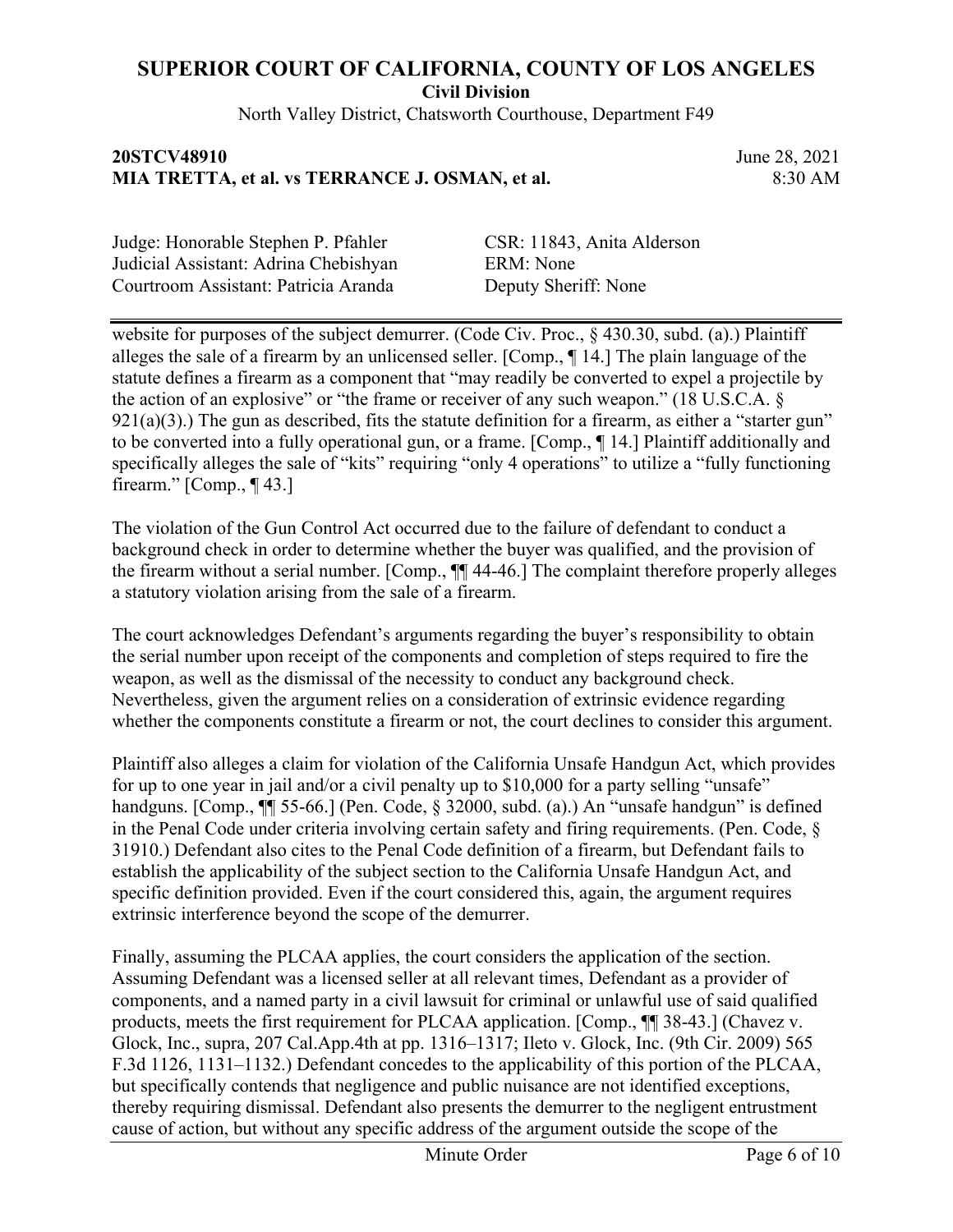North Valley District, Chatsworth Courthouse, Department F49

### **20STCV48910** June 28, 2021 **MIA TRETTA, et al. vs TERRANCE J. OSMAN, et al.** 8:30 AM

Judge: Honorable Stephen P. Pfahler CSR: 11843, Anita Alderson Judicial Assistant: Adrina Chebishyan ERM: None Courtroom Assistant: Patricia Aranda Deputy Sheriff: None

### PLCAA.

The plain language of the exception specifically identifies negligent entrustment. (15 U.S.C.A. § 7903(5)(B).) The complaint alleges Defendant provided components without any required background or age check, and "knew or should have know that the purchaser was unfit or incompetent to purchase or possess firearms." [Comp., ¶¶ 18, 21, 45-48, 98.] The allegations sufficiently articulate the standard provided in the exception. The court therefore overrules the demurrer to the negligent entrustment cause of action, and continues to addresses the negligence and public nuisance cause of action.

On the negligence and public nuisance causes of action, Plaintiff relies on the argument that said causes of action fall outside the purview of the predicate qualifying exception for civil liability. Defendant specifically relies on the identified omission from the plain language of the text for the argument that negligence and public nuisance causes of action are barred. (Ileto v. Glock, Inc., supra, 565 F.3d at p. 1135.) "Congress clearly intended to preempt common-law claims, such as general tort theories of liability Plaintiffs' claims—'classic negligence and nuisance.'" (Ibid.)

"The PLCAA does not preempt claims against a seller of firearms for negligent entrustment or negligence per se. 15 U.S.C. § 7903(5)(A)(ii). That exception demonstrates that Congress consciously considered how to treat tort claims. While Congress chose generally to preempt all common-law claims, it carved out an exception for certain specified common-law claims (negligent entrustment and negligence per se). (Citation.) ('[W]here ... Congress includes particular language in one section of a statute but omits it in another section of the same Act, it is generally presumed that Congress acts intentionally and purposely in the disparate inclusion or exclusion.' (brackets and internal quotation marks omitted))."

(Id. at p. 1136 (footnote 6).)

"The predicate exception covers causes of action that allege knowing violations of a state or federal statute applicable to the sale or marketing of firearms." (Id. at p. 1136 (italics in original).) Due to the federal nature of the statute, the court specifically rejected claims from the California plaintiffs that even though California has codified rules for the subject claims of liability (Civil Code sections 1714 and 3480), the rule lacks an exception for a single state. (Id. at p. 1136.)

Given the dispute over the definition of firearms, licensing status and serial number requirements, the court finds PLCAA preemption arguments premature. The demurrer is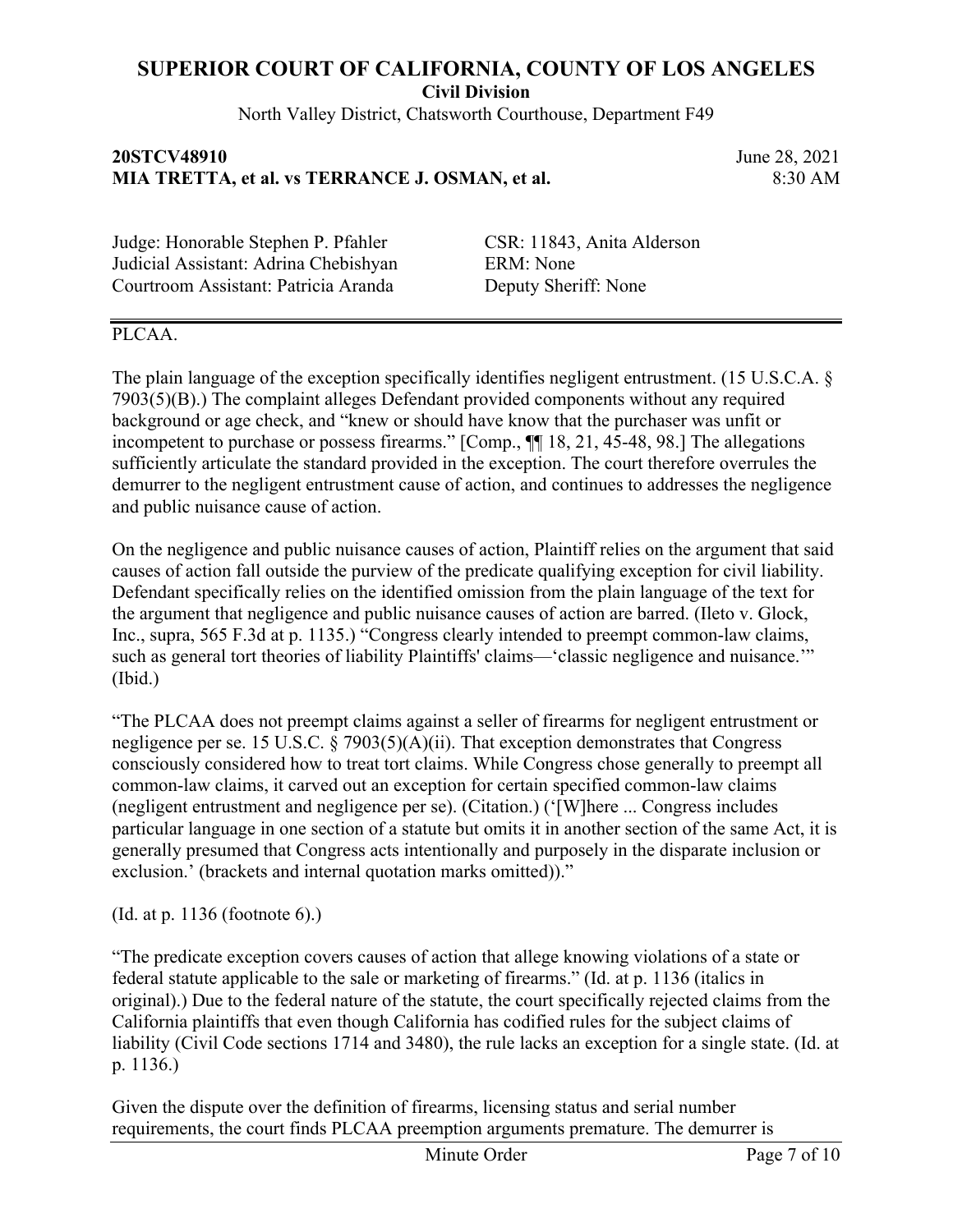North Valley District, Chatsworth Courthouse, Department F49

### **20STCV48910** June 28, 2021 **MIA TRETTA, et al. vs TERRANCE J. OSMAN, et al.** 8:30 AM

Judge: Honorable Stephen P. Pfahler CSR: 11843, Anita Alderson Judicial Assistant: Adrina Chebishyan ERM: None Courtroom Assistant: Patricia Aranda Deputy Sheriff: None

therefore overruled for the reasons addressed prior to the specific PLCAA section.

Motion to Strike: Granted in Part/Denied in Part

Defendant challenges the claim for punitive damages based on a lack of any showing of malicious or oppressive conduct. Plaintiff counters that the allegations in the complaint sufficiently meet the legal standard for punitive damages.

Civil Code, Section 3294 authorizes punitive damages upon a showing of malice, oppression, or fraud, which are defined as follows:

(1) "Malice" means conduct which is intended by the defendant to cause injury to the plaintiff or despicable conduct which is carried on by the defendant with a willful and conscious disregard of the rights or safety of others.

(2) "Oppression" means despicable conduct that subjects a person to cruel and unjust hardship in conscious disregard of that person's rights.

(3) "Fraud" means an intentional misrepresentation, deceit, or concealment of a material fact known to the defendant with the intention on the part of the defendant of thereby depriving a person of property or legal rights or otherwise causing injury.

Punitive damages require more than the mere commission of a tort. (See Taylor v. Superior Court (1979) 24 Cal.3d 890, 894-95.) Specific facts must be pled in support of punitive damages. (Hillard v. A.H. Robins Co. (1983) 148 Cal.App.3d 374, 391-392.) "The mere allegation an intentional tort was committed is not sufficient to warrant an award of punitive damages. [Citation.] Not only must there be circumstances of oppression, fraud or malice, but facts must be alleged in the pleading to support such a claim. [Citation.]" (Grieves v. Superior Court (1984) 157 Cal.App.3d 159, 166, fn. Omitted [emphasis added].)

Negligence based causes of action in and of themselves will not support the claim for punitive damages. Plain unintentional carelessness, characterized as negligence or recklessness, is not sufficient to support punitive damages. (Nolin v. National Convenience Stores, Inc. (1979) 95 Cal.App.3d 279, 285-286 ["Conduct classified only as unintentional carelessness, while it may constitute negligence or even gross negligence, will not support an award of punitive damages"]; G. D. Searle & Co. v. Superior Court (1975) 49 Cal.App.3d 22, 32 ("When nondeliberate injury is charged, allegations that the defendant's conduct was wrongful, willful, wanton, reckless or unlawful do not support a claim for exemplary damages; such allegations do not charge malice"]; Dawes v. Superior Court (1980) 111 Cal.App.3d 82, 87 ["Inasmuch as Civil Code section 3294 requires as a prerequisite to the recovery of punitive damages that the defendant "has been guilty of oppression, fraud, or malice," the cases have uniformly recognized that proof of negligence,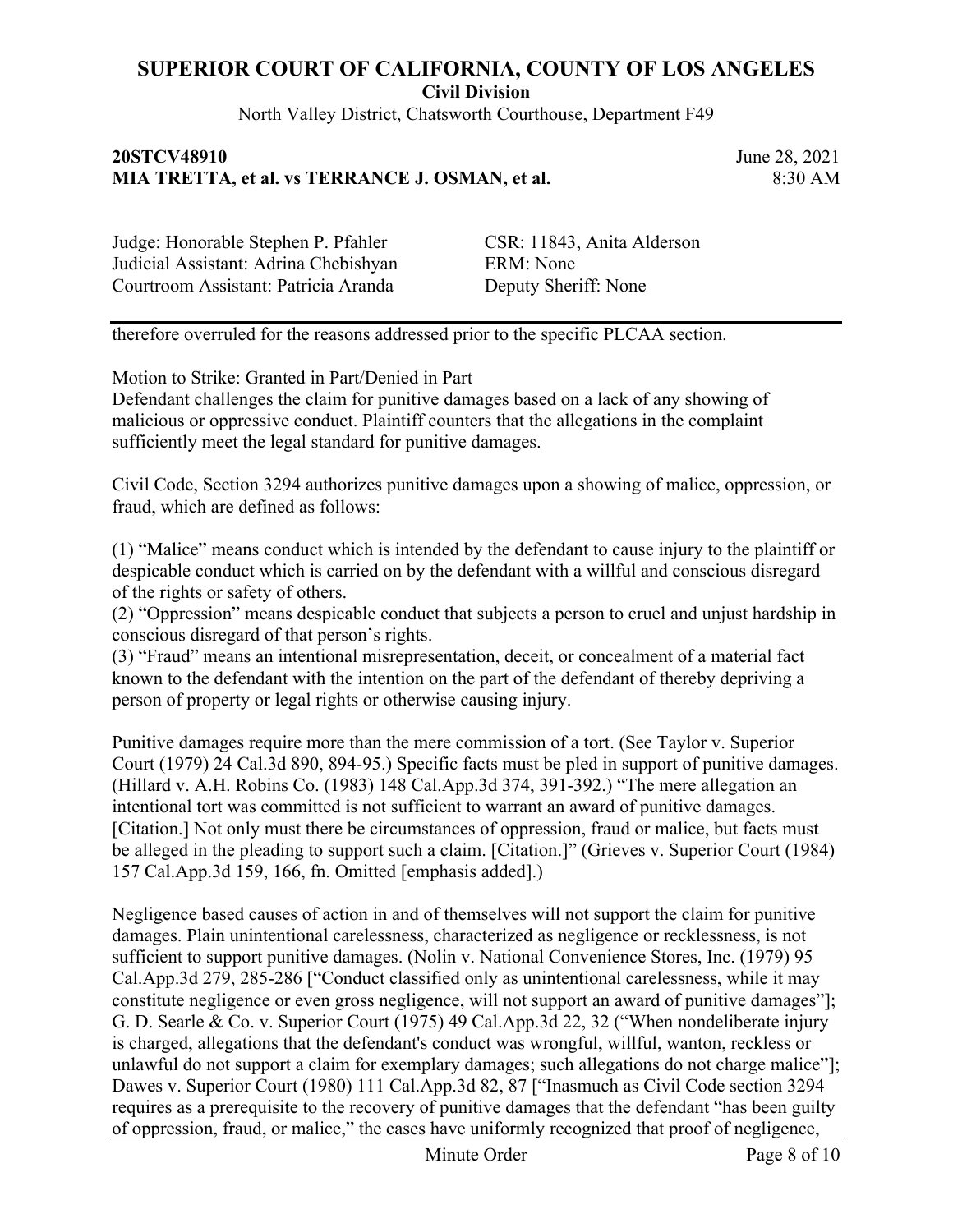North Valley District, Chatsworth Courthouse, Department F49

### **20STCV48910** June 28, 2021 **MIA TRETTA, et al. vs TERRANCE J. OSMAN, et al.** 8:30 AM

Judge: Honorable Stephen P. Pfahler CSR: 11843, Anita Alderson Judicial Assistant: Adrina Chebishyan ERM: None Courtroom Assistant: Patricia Aranda Deputy Sheriff: None

even gross negligence, or recklessness is insufficient to warrant an award of punitive damages']; Ebaugh v. Rabkin (1972) 22 Cal.App.3d 891; McDonell v. American Trust Co. (1955) 130 CA2d 296, 300 [Awareness of a potential condition under a negligence not sufficient to support a claim for punitive damages]; see Lackner v. North (2006) 135 Cal.App.4th 1188, 1213.) The negligence and negligent entrustment cause of action alleges the failure to verify any buyer's qualification to purchase the components and failure to include serial numbers. While Plaintiff characterizes the conduct as malicious and despicable, the negligence and negligent entrustment standard still only resonates within the nondeliberate standard. Plaintiff relies on a finding that the sale of components inevitably led to the construction of a gun then utilized in a violent criminal third party act. The provision of a dangerous component into the stream of commerce which leads to a violent criminal act is specifically excluded. (15 U.S.C.A.  $\S$  7903(5)(A)(v).)

The public nuisance cause of action however can allege a malicious element beyond the scope of negligence. (Hutcherson v. Alexander (1968) 264 Cal.App.2d 126, 136.) "Although it is not necessary to show that harm actually occurred, plaintiffs must show that a defendants acts are likely to cause a significant invasion of a public right." (In re Firearm Cases (2005) 126 Cal.App.4th 959, 988.) The complaint alleges direct causation between the firearm acquired utilized by the shooter and its purchase from Defendant. (Id. at p. 989.) For purposes of the subject motion to strike and assuming no PLCAA preemption, the willful distribution of firearms without conducting a background check or obtaining serial numbers demonstrates a sufficient disregard of the rights and safety of others. The court therefore finds the complaint supports a claim for punitive damages based on the public nuisance cause of action.

The motion to strike is granted without prejudice on the negligence and negligent entrustment causes of action, and denied on the public nuisance cause of action.

#### Attorney Fees

Defendant moves to strike the claim for attorney fees on grounds of a lack of any statutory or contractual basis for the recovery of fee. Plaintiff submits no opposition to the argument on the subject claim. The motion is granted with prejudice.

#### Injunctive Relief

Defendant challenges the injunctive relief claim in that it only arises in the nuisance claim, which is preempted under the PLCAA. The demurrer was overruled as to the nuisance cause of action. The court declines to again consider the PLCAA for purposes of the subject motion. The motion to strike is denied.

The demurrer is therefore overruled in its entirety. The motion to strike is granted with prejudice